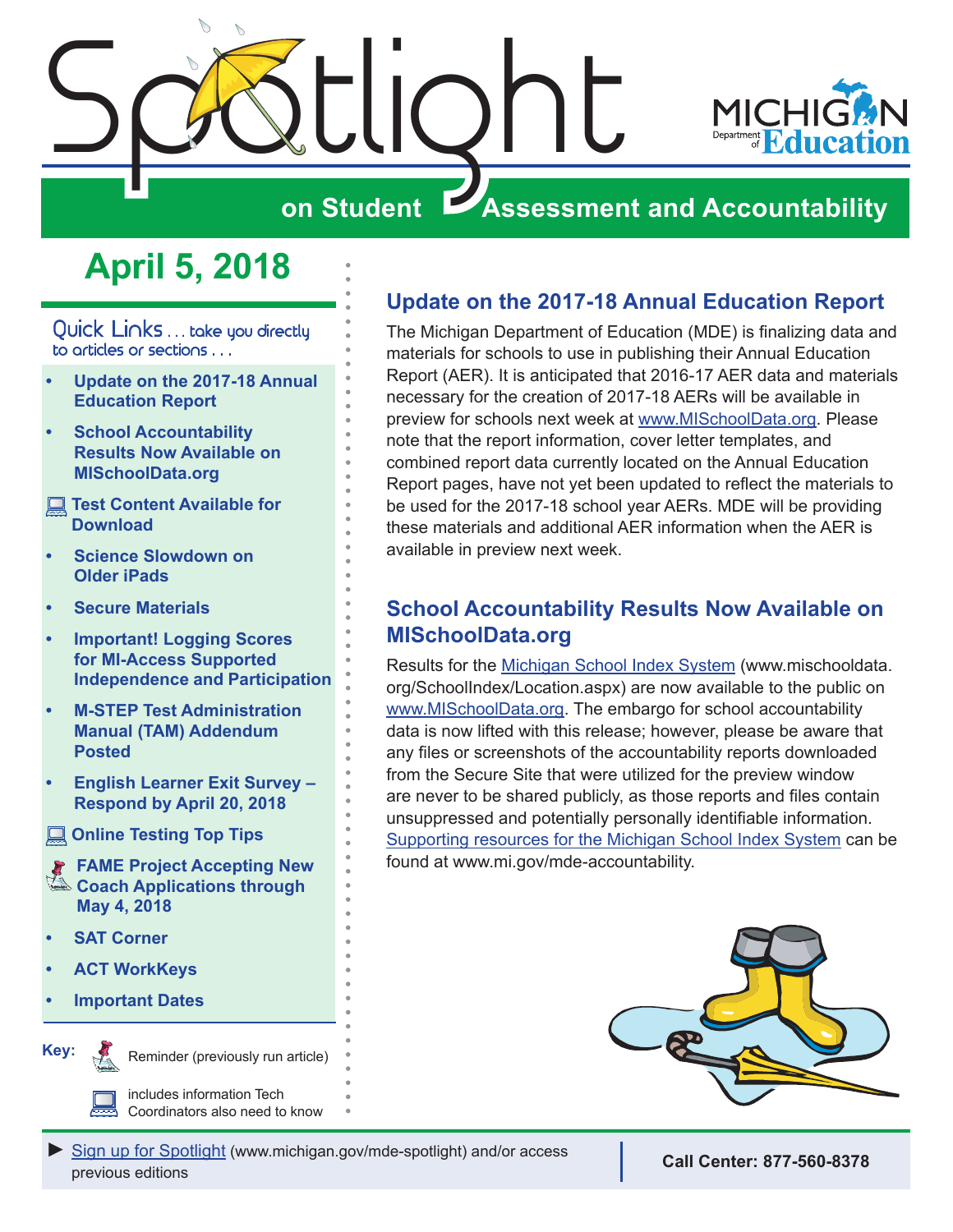# <span id="page-1-0"></span> **Test Content Available for Download**

If your Testing Site Manager or Central Office stays on overnight, you have already downloaded the content for next week's online testing. If not, you should plan to download content manually before testing starts, either this week or very early Monday.

Please make sure you have checked the boxes for audio and video content. The English language arts tests have Listening, and most schools have at least one student using audio and/or video accommodations. Unless you are sure that no student will need them, it is safer to check all the boxes and download everything.

## **Science Field Test Slowdown on Older iPads**

Students using older model iPads may see some slowdown when taking M-STEP Science Field Test online. The science field test has some multi-part questions that use more system resources than a simple multiple choice questions. This will not stop testing, but the screen may not be as responsive at the lower end of the supported hardware specs.

An example of what you might see is a question with multiple drop-down boxes from which to select answers. The answer options will appear instantly, but it might take 1-2 seconds for a selected answer to fill in. Similarly, if there are many graphic options to move on a screen, there might be a delay between dragging and seeing the effect on-screen.

If you are seeing that sort of slowdown, there is nothing wrong with your network. This is a hardware limitation.

We are seeing this slowdown on the iPad 4 (from 2012) and the original iPad Air (2013), but not on the iPad Pro (2016). You might see better performance by closing all other apps, if possible.

# **Secure Materials**

All assessment materials must be kept in a locked storage area that is only accessible to the Building Assessment Coordinator and designees. This includes immediately before and after testing, with coordinators supervising materials closely through all aspects of the assessment administration. Secure materials include, but are not limited to, the following items:

- Test Booklets
- Test Tickets and Rosters
- Listening Scripts and CDs
- Accommodated versions of the test including translations
- Used and unused ELA and Mathematics Answer Documents
- Used Science and Social Studies Answer Documents
- Used Scratch/Graph Paper
- MI-Access Student Picture Cards
- MI-Access P/SI Scoring Documents

All personnel involved in testing should be informed of the importance of maintaining strict test security. Remember to have a protocol in place to account for all secure assessment materials before, during, and after each test session.

**Call Center: 877-560-8378** (select appropriate option) for assistance with assessment or accountability issues

April 5, 2018 **[Quick Links](#page-0-0)** / **[SAT Corner](#page-6-1)** / **[ACT WorkKeys](#page-8-1)** / **[Important Dates](#page-12-1)** 2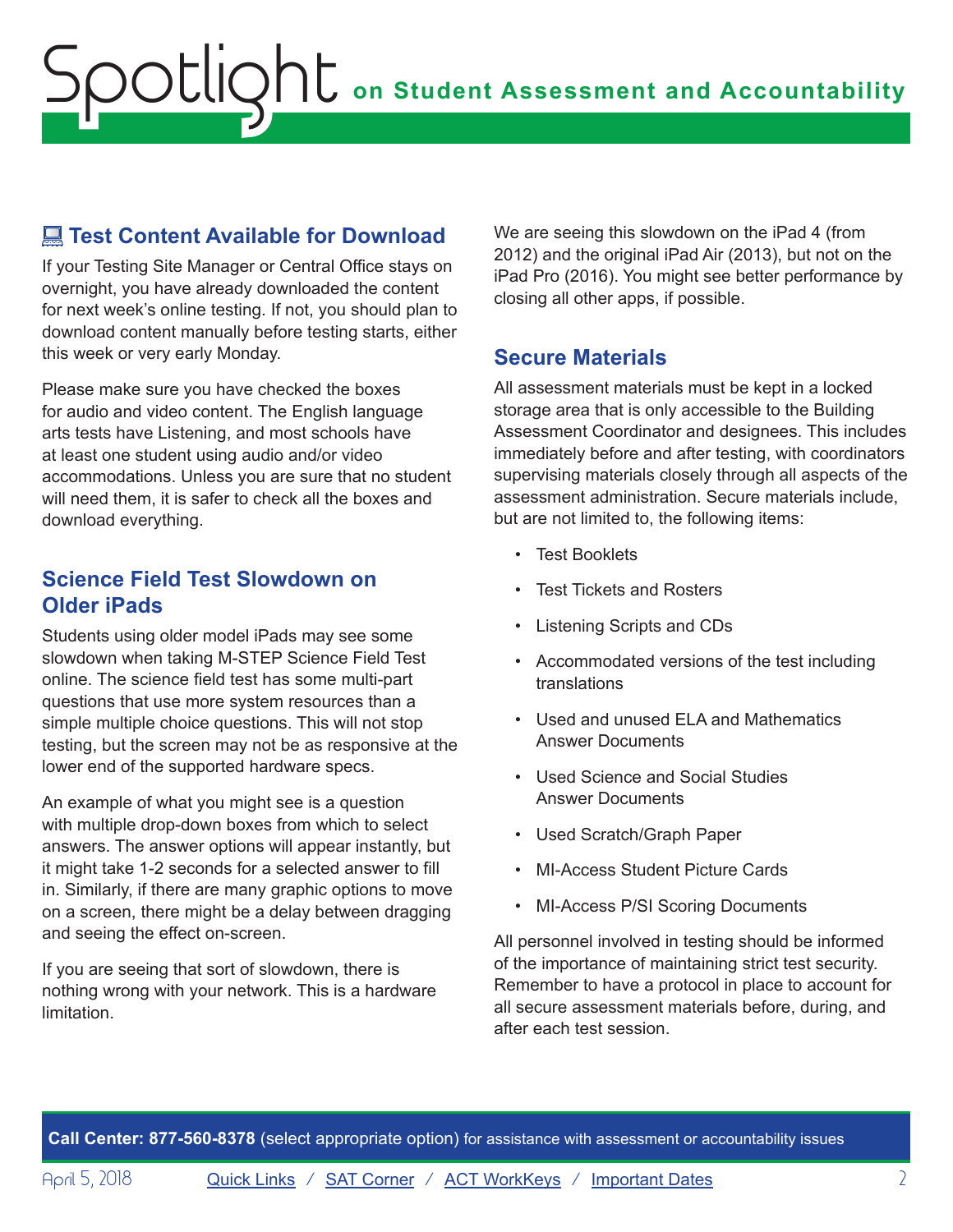# <span id="page-2-0"></span>**Important! Logging Scores for MI-Access Supported Independence and Participation**

As we approach the opening of the testing window, we would like to share an important note about entering scores in the online answer document for the MI-Access Supported Independence and Participation assessments. The correct form number must be used when logging a student's scores. That form number should come from the front cover of the assessment administrator test booklet, (see example) and not from the test roster created in eDIRECT. Assessment coordinators are encouraged to use a dark color marker to cover up the form number if you utilize the roster from eDIRECT. It is further recommended that test tickets be used for login and score entry instead of the roster to avoid confusion.



Please note that the Online Answer Document is only available from April 9 through May 25, 2018 (4:00 PM).

# **M-STEP Test Administration Manual (TAM) Addendum Posted**

The M-STEP Test Administration Manual (TAM) has been updated to include the following information:

**NOTE about Chromebooks:** When testing on Chromebooks, the keyboard must be set to US Keyboard – if it is not, the student will not be able to use quotation marks or apostrophes in text boxes.

- BEFORE testing: select 'Settings' then 'Keyboard Settings' and select US Keyboard
- DURING testing: click anywhere outside of the text box and press CTRL + SHIFT + SPACE BAR to select US Keyboard

**NOTE about iPads:** When testing on iPads, after logging into the test, students will receive this message:



The student or Test Administrator should select "Yes" to continue testing. Once "Yes" has been selected, the test Welcome page will appear.

#### **Ensuring Test Directions are read for each test administered**

MDE has received requests to administer more than one test at a time for mixed-age and/or mixed-content groups of students while reading directions for one test. For example:

- "Can we administer the 3rd and 4th grade mathematics M-STEP at the same time, reading the directions from one of the tests to all students?"
- "Can students be given test tickets for more than one test so they can move from one test to the next?"
- "Can students taking different tests be tested in the same room?"

The answer to all these questions is based on the requirement stated above: **Directions must be read and followed explicitly.**

*(Continued on next page)*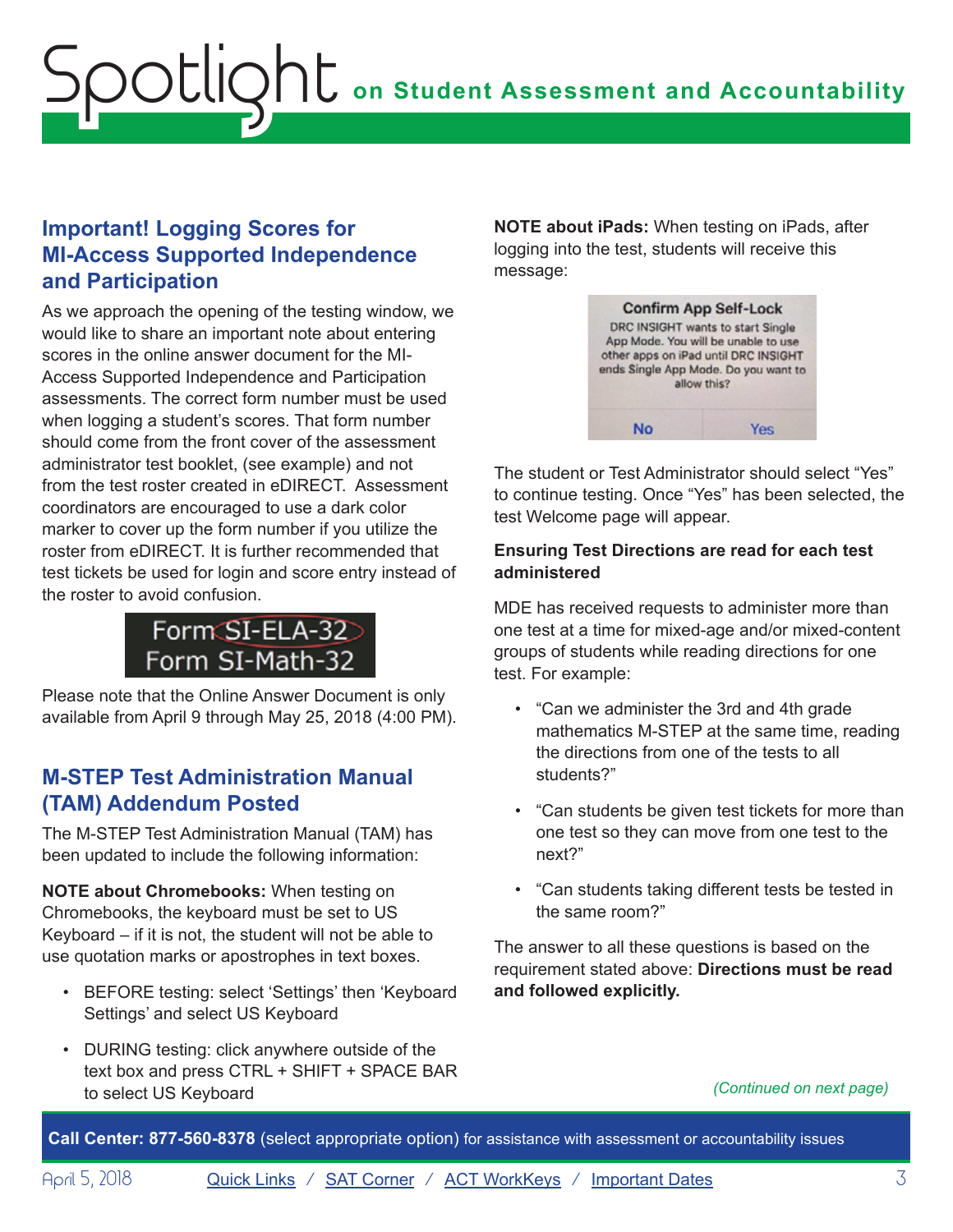<span id="page-3-0"></span>Test Administrators cannot read directions for one grade of the mathematics test and presume that those directions will cover students taking a different grade of the mathematics test. There are slight, but important, differences in the directions for different grade and/or content area tests.

If the Test Administrator can ensure that Test Directions are read to students for each test, while not disrupting testing of any other students, then testing in more than one grade or content area is allowable. Per the Assessment Integrity Guide, the content area and grade are already required on the Seating Chart for each test session. When testing more than one grade or content in a single test session, each assessment being administered to each student must be clearly documented in the Seating Chart. In addition, a notation must be made on the Seating Chart describing the steps taken to ensure all students are provided a quiet, distraction-free testing environment while administering more than one assessment in the same room.

If students have already heard the Test Directions and are resuming testing in a makeup or extended session, then multiple grades and content areas are allowed – because they have already heard Test Directions read aloud.

# **English Learner Exit Survey – Respond by April 20, 2018**

The Center for Educational Performance Indicators (CEPI) and multiple offices from the Michigan Department of Education (Office of Student, School and District Supports/Office of Field Services and the Office of Educational Assessment & Accountability) are seeking input from pupil accounting staff, District English Learner Assessment Coordinators, and Title III Program Directors regarding the exiting process for English Learners (ELs). *(Continued on next page)*

This cross-agency collaboration is seeking to improve the **exiting process** and would like more information about the challenges districts are experiencing and possible solutions. Please participate by April 20, 2018 in this [EL Exit](https://docs.google.com/forms/d/e/1FAIpQLSd2OSNzufK_OBb652TbxtTFiZANXdc4gWvlMWiTEEskDf_pjQ/viewform) Survey (www.michigan.gov/wida) under **What's New English Learner Exit Survey**.

If you have questions about the survey, please send them to [mde-oeaa@michigan.gov.](mailto:mde-oeaa%40michigan.gov?subject=)

# **<u></u> Online Testing Top Tips**

With one week until testing, let's quickly review last year's most common problems and solutions.

#### **First, things you can fix in advance – for Technology Coordinators:**

- Technology Coordinators should keep test content up to date on your Testing Site Manager (TSM) or Central Office Services (COS). If updating fails repeatedly, check and update the time on your server. Server time should be within 30 seconds of [time.gov.](https://time.gov/) If the TSM/COS is always online, updates will happen automatically, but you may need to push the button the morning of testing if servers will be down for spring break.
- When updating test content on your TSM or COS, you probably want all the boxes checked for audio and video. Students with audio accommodations will need that downloaded, or they will see a "TSM Connection Error."
- Chromebooks should have their keyboards set to the standard "US keyboard." This is available under Settings – Keyboard Settings. Quotation marks and apostrophes do not work under the "US international keyboard." (If this is a problem after testing starts, you can change the keyboard by clicking outside the text box and pressing CTRL+SHIFT+SPACE BAR.)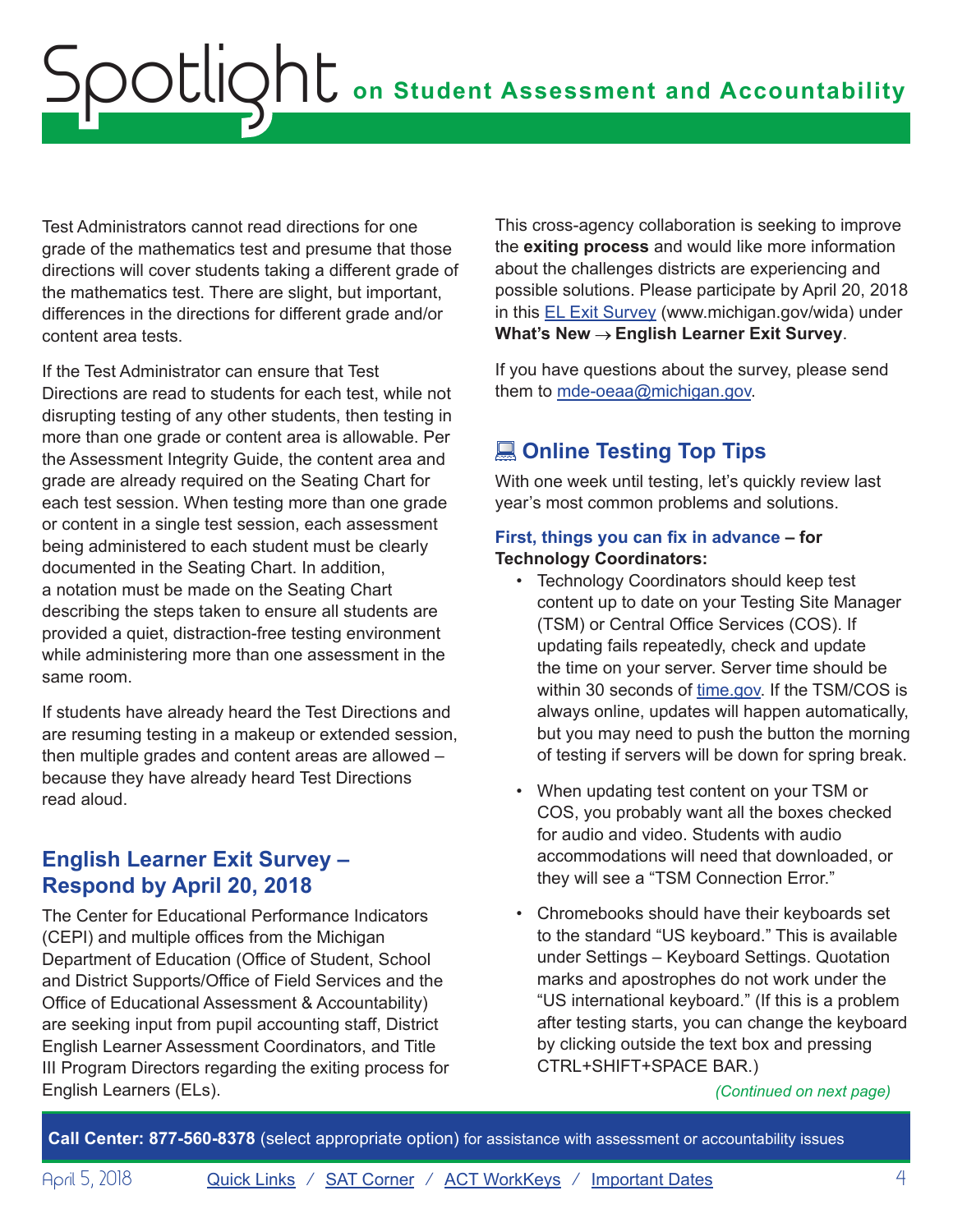• DRC recommends turning off operating system updates during testing. You would not want a forced restart mid-M-STEP.

#### **Reminders for during testing – for District and Building Coordinators (and Technology Coordinators):**

- Restarting a computer fixes most problems.
- If a student is having trouble logging into a test, click "Back" or restart INSIGHT and make sure to click the correct test login. Students occasionally click the Online Tools Training or the wrong test. Watch for yellow text indicating which test they are trying to log into. Students also mistype their usernames and passwords, so give that another try or type it for them.
- If a student is having trouble with apostrophes or quotation marks on a Chromebook, make sure their keyboard is set to the standard "US keyboard" ("INTL" in the lower-right corner is bad). If this was not done before opening INSIGHT, they can click outside of the writing input area and select CTRL+SHIFT+SPACE BAR to change the keyboard.
- If a question has a grayed-out "Next" button, the student probably has an invalid answer – for example, an incomplete two-part question or a "select two" with one or three selected.
- If a student has a math question with a pyramid in the answer box, the student was holding down the fraction button. That "pyramid" is a fraction in a fraction in a fraction . . . Just delete the answer and start over without holding down the fraction button.
- If you receive a plugin error when starting INSIGHT, please restart INSIGHT and/or the computer. The error usually goes away with a retry or two, and you are set once you log in.
- If you receive a "TSM Connection Error" with an error message of "Failed to load content" mentioning TTS, MP3, or anything else audiorelated, the problem is probably that the audio portion of the test was not downloaded on the Testing Site Manager (TSM). Your Technology Coordinator can check those boxes and download the audio content.
- If a student receives a message about "unsent responses" at login, probably after a pause or disconnect, the problem is that answers are being saved on the TSM due to a dropped connection. The software pushes those automatically every 15 minutes once the connection is restored, or your Technology Coordinator can push them manually.
- Please write down the error message on the screen before calling your local tech support or DRC. That will be one of the first questions they ask.
- If a student is having repeated issues with technology, pause and exit. You can seek help and then resume testing. If the test is already completed and submitted before you report the problem, the test is already completed and submitted.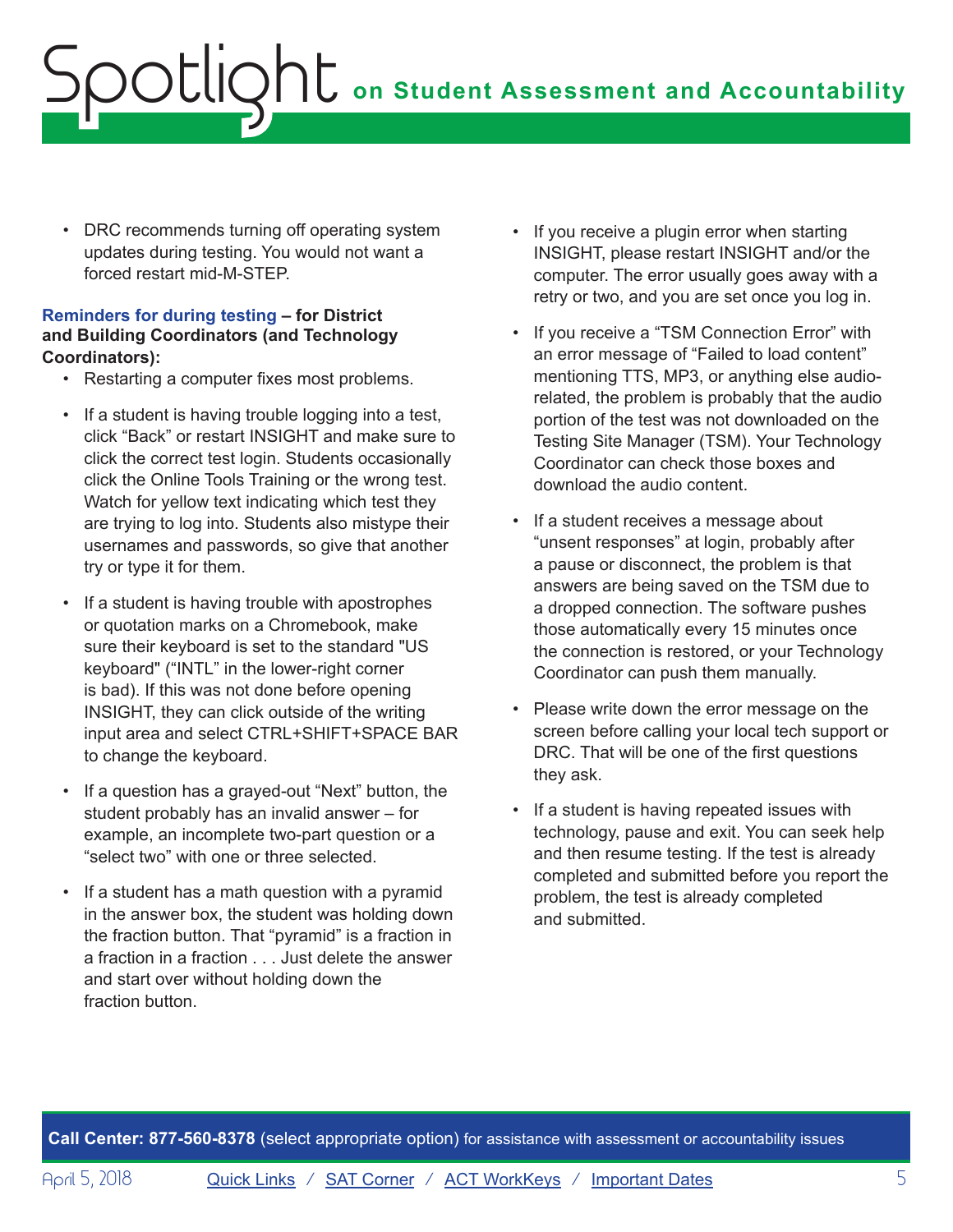# <span id="page-5-0"></span>**Example Project Accepting New Coach Applications through May 4, 2018**

The Formative Assessment for Michigan Educators (FAME) project is entering its eleventh year and is seeking interested educators who would like to lead a local learning team of teachers to explore, implement, and reflect on formative assessment practices in their classrooms. FAME coaches are not expected to be the local expert on the formative assessment process – rather FAME coaches are learners along with their learning team.

More information on the FAME project and access to the online [2018-19 New FAME Coach application](https://www.surveymonkey.com/r/FAMEnewcoaches) is available on the [MDE Formative Assessment Process](http://www.michigan.gov/formativeassessment)  [page](http://www.michigan.gov/formativeassessment) [\(www.michigan.gov/formativeassessment](http://www.michigan.gov/formativeassessment)) under **What's New**.

The deadline to apply is **Friday, May 4, 2018**. If you have any questions, contact Kimberly Young, MDE/ OEAA at [youngk1@michigan.gov](mailto:youngk1%40michigan.gov?subject=) or 517-373-0988.



- 81% of FAME coaches indicated that the Cognitive Coaching training offered as a part of their coach training was very helpful.
- 68% of respondents indicated that one of the most beneficial aspects of being on a learning team was to reflect with their colleagues on using formative assessment in their classrooms.
- "We just so appreciate the opportunity to participate in FAME, Adaptive Schools and Cognitive Coaching and we appreciate all of the resources shared with us by our Lead. Thank you!"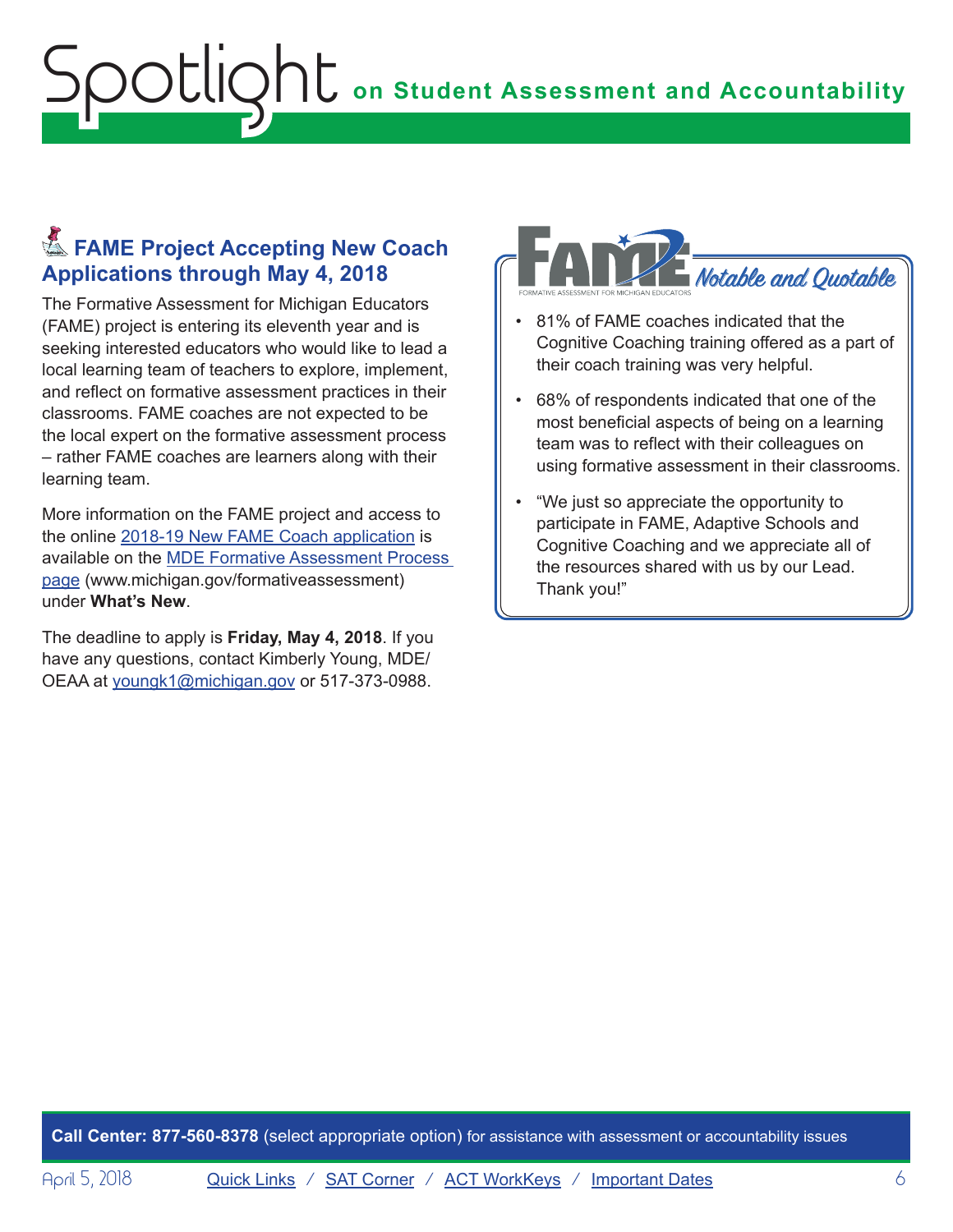# <span id="page-6-1"></span><span id="page-6-0"></span>SAT Corner

 *Information on SAT*™*, PSAT 8/9*™*, and PSAT10*™ *provided by the College Board*

# **Questions about Spring PSAT 8/9, PSAT 10, or SAT?**

- call the Michigan Educator Hotline: 866-870-3127 (select Option 1)
- email [michiganadministratorsupport@](mailto:michiganadministratorsupport%40collegeboard.org?subject=) [collegeboard.org](mailto:michiganadministratorsupport%40collegeboard.org?subject=)

# **Reminder: Write Down Tracking Numbers**

When returning test books or answer sheets, be sure to record the tracking numbers of the packages so you can confirm receipt.

# **SAT Preadministration Session: Student Answer Sheet Instructions**

Students should be provided a copy of the Student Answer Sheet Instructions for use during the preadministration session. This will walk students through the questions of the optional questionnaire as well as provide college codes for identifying the student's four free score sends.

Please be aware of an error on page 2 that refers to an incorrect page number of the answer sheet. Share the following information with your associate supervisors: Before beginning the preadministration script, direct students to turn to page 2 of their SAT School Day Student Answer Sheet Instructions and find at the top of the second column "Turn to page 7 of the answer sheet." Then direct them to replace the "7" with "11." Return to the script and start your preadministration session.

# **Requesting Makeup Materials**

Test supervisors will receive an email on April 9 with a link to a survey to assist in determining makeup materials. **NOTE: You must respond to the survey even if you don't need makeup materials so we can accurately track responses. The survey will NOT inquire about makeups for students testing in the accommodated window, as they have from April 10-April 24 to test.** 

Schools should not need makeup materials for PSAT 8/9 or PSAT 10 as you are directed to securely store the unused materials until the makeup date. If you mistakenly return these tests, you must use the makeup survey to request additional materials to be sent.

The surveys will open on April 10 and can be accessed from these links as well as from the email:

[SAT Makeup Survey](https://www.surveyresearchonline.com/se.ashx?s=7321E7ED275CB571) [PSAT 10 Makeup Survey](https://www.surveyresearchonline.com/se.ashx?s=7321E7ED275CB571) [PSAT 8/9 Makeup Survey](https://www.surveyresearchonline.com/se.ashx?s=7321E7ED275CB571)

#### **Each survey (one for each assessment) MUST be submitted by April 12 at 11:59 pm EST. If you do not respond to the survey, you will not receive makeup materials.**

For schools with off-site locations, the test supervisor at the primary Attending Institution (AI) will receive the email(s) to submit for makeup materials. Each off-site supervisor should notify the primary test supervisor of how many absent students or the types of irregularities at each offsite location. The test center supervisor should then submit a consolidated response, one for each assessment.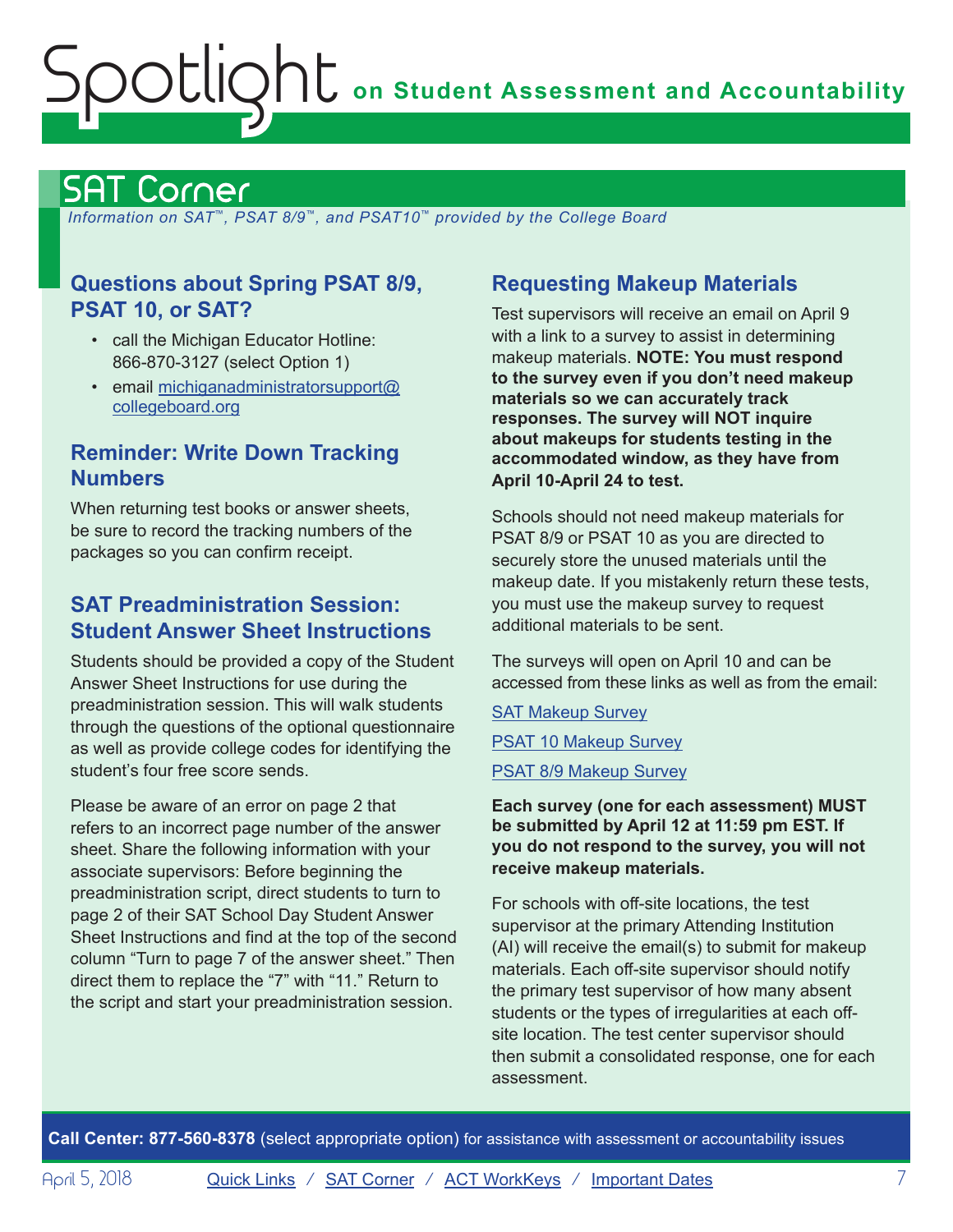# **UPS Pickup**

Test supervisors will also receive an email on April 9 with the date and time of the prearranged UPS pickup. If the date or time needs to be changed, follow the directions provided in the email.

# **National SAT Administrations for Students with Certain Disabilities**

On March 23, an email was sent to all SSD (Services for Students with Disabilities) coordinators about testing students with "schoolbased accommodations." This email does not pertain to your Michigan-provided School Day administration, but weekend administrations of the SAT. The majority of students that sign up to take a national weekend administration of the SAT will take the test at the test center in which they register. However, for students that have certain accommodations, which include 100% extended time, MP3 Audio, Assistive Technology (ATC), braille, or large font needs greater than 20 point, the opportunity is offered to test in their school

due to their special testing needs. This means your school, even if you have not signed up to be a national test center, may have students looking to test at your location. The decision to support this administration is completely at the discretion of the school. Neither the College Board nor the Michigan Department of Education requires you to participate, nor does this have an impact on the state-provided spring testing. To see the students at your school who have been approved for the accommodations noted above, as well as any administrations for which those students have registered, your school's SSD coordinator can log in to the SSD Online system. If you decide to not support the national testing for these students, College Board will work with students directly to find another school in the area that is available.

# **Webinar**

For those of you not able to attend the Testing Tips webinar on March 21, 2018, the presentation is posted on the [MME web page](www.michigan.gov/mme) [\(www.michigan.gov/](www.michigan.gov/mme) [mme\)](www.michigan.gov/mme) under **SAT College Entrance Assessment**.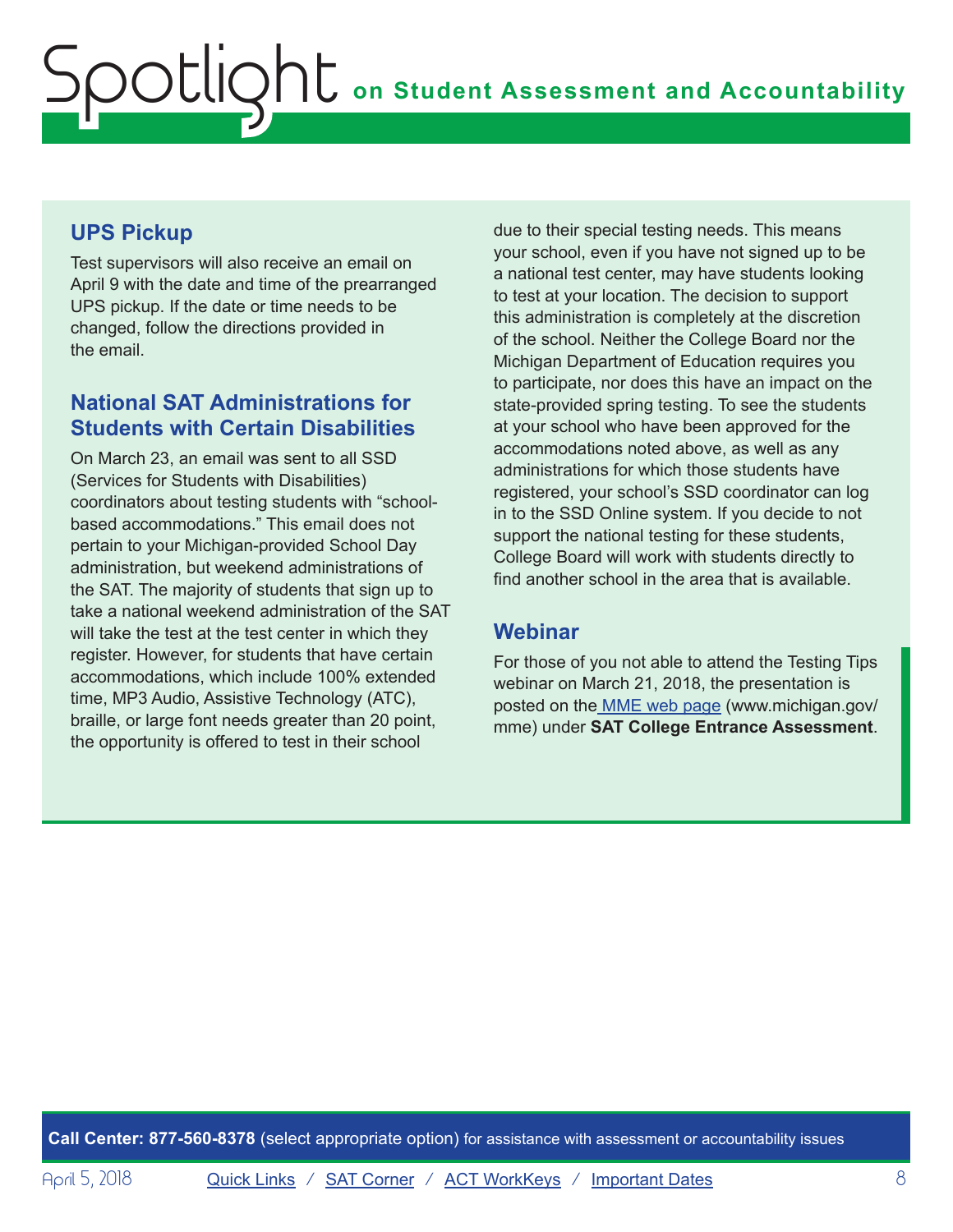<span id="page-8-1"></span><span id="page-8-0"></span>

Information on ACT WorkKeys<sup>®</sup> provided by the ACT<sup>®</sup>.

### **ACT WorkKeys: Test Irregularities**

In previous Spotlight Newsletters we've shared information about preparing for the ACT WorkKeys test administration and test day activities. This week we'll focus on test irregularities and post-test activities.

The [ACT WorkKeys Administration Manual](https://www.act.org/content/dam/act/secured/documents/pdfs/WK-Admin-SD-Std-Time-Paper-Secured.pdf) and the [ACT WorkKeys Accommodations Administration](https://www.act.org/content/dam/act/secured/documents/pdfs/WK-Admin-SD-Accoms-Secured.pdf)  [Manual](https://www.act.org/content/dam/act/secured/documents/pdfs/WK-Admin-SD-Accoms-Secured.pdf) referenced in this section can be found on the [ACT-hosted website](https://www.act.org/content/act/en/products-and-services/state-and-district-solutions/michigan.html) (www.act.org/state anddistrict/michigan) under drop-down menu #5, **WorkKeys: Administration- Administer the test successfully Manuals**.

#### **Irregularity Report**

For each room in which an individual or group irregularity is observed, complete an Irregularity Report and return it with your answer documents. The Irregularity Report is located on page 61 of the [ACT WorkKeys Administration Manua](http://www.act.org/content/dam/act/secured/documents/pdfs/WK-Admin-SD-Std-Time-Paper-Secured.pdf)l or page 105 of the [ACT WorkKeys Accommodations](http://www.act.org/content/dam/act/secured/documents/pdfs/WK-Admin-SD-Accoms-Secured.pdf)  [Administration Manual.](http://www.act.org/content/dam/act/secured/documents/pdfs/WK-Admin-SD-Accoms-Secured.pdf) Report and describe in detail any irregularity, especially those that could affect test scores. Include the names of examinees who were dismissed from or who left the test site without completing the tests. If there are no irregularities in any rooms at your test site, it is not necessary to return a report.

#### **Group Irregularities**

A group irregularity is one that affects a group of examinees (e.g., one room or the entire site). If this occurs, follow the instructions that begin on page 30 of the [ACT WorkKeys Administration Manual](http://www.act.org/content/dam/act/secured/documents/pdfs/WK-Admin-SD-Std-Time-Paper-Secured.pdf) or

page 42 of the **ACT WorkKeys Accommodations** [Administration Manual](http://www.act.org/content/dam/act/secured/documents/pdfs/WK-Admin-SD-Accoms-Secured.pdf) and call ACT as soon as possible. Carefully note the amount of testing time elapsed, and remember to safeguard the security of the test materials at all times.

The Administration Manuals detail the procedures for the following group irregularities:

- Disturbances and Distractions
- Emergency Evacuation
- Inclement Weather
- Missing or Stolen Test Materials
- **Mistiming of Tests**
- Power Failure

#### **Individual Irregularities**

An individual irregularity is one that affects a single person or several individuals involved in a single circumstance (e.g., communicating answers to each other). Follow the directions that begin on page 32 of the **ACT WorkKeys Administration** [Manual](http://www.act.org/content/dam/act/secured/documents/pdfs/WK-Admin-SD-Std-Time-Paper-Secured.pdf) or page 43 of the [ACT WorkKeys](http://www.act.org/content/dam/act/secured/documents/pdfs/WK-Admin-SD-Accoms-Secured.pdf)  [Accommodations Administration Manual](http://www.act.org/content/dam/act/secured/documents/pdfs/WK-Admin-SD-Accoms-Secured.pdf) for each type of individual irregularity:

- Defective Test Materials
- Duplicating Test Materials
- Failure to Follow Directions
- Examinees Who Become Ill
- Irrational Behavior
- Prohibited Behavior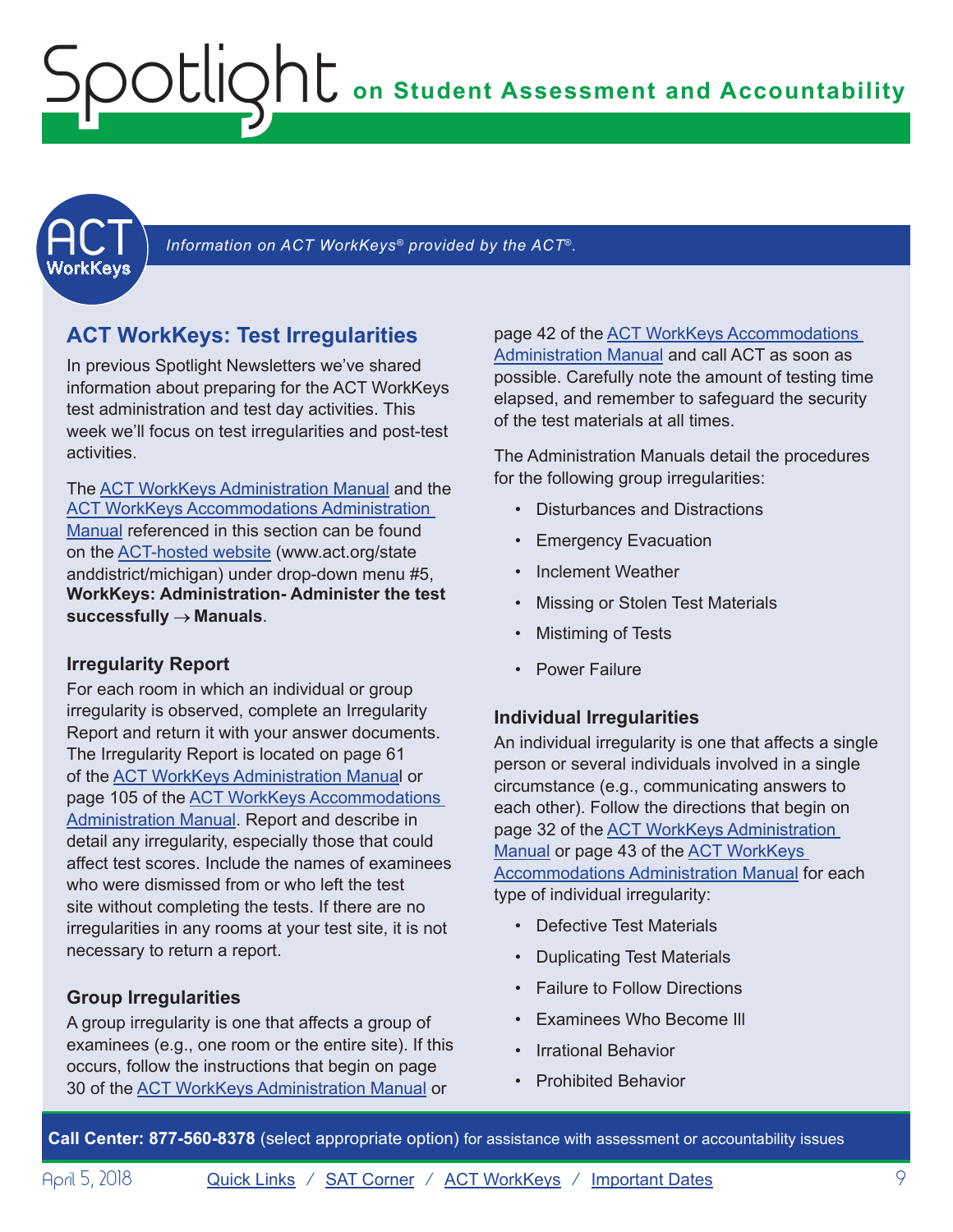# **ACT WorkKeys: Post-Test Activities**

The [Test Coordinator Information Manual](http://www.act.org/content/dam/act/secured/documents/pdfs/state-district-test-coordinator-paper-test.pdf) referenced in this section can be found on the [ACT-hosted website](https://www.act.org/content/act/en/products-and-services/state-and-district-solutions/michigan.html) (www.act.org/stateanddistrict/ michigan) under drop-down menu #6, **WorkKeys: Transportation- Return materials to ACT Manuals**.

After testing is completed on each test date (initial, accommodated, and makeup), the room supervisor must account for all test materials by:

- keeping standard time and accommodated test materials separate
- making sure all pages of the Administration Forms have been completed, and that the applicable forms from the back of the manuals contain all of the necessary information
	- **\*** Administration Manual: ACT WorkKeys Testing Irregularity Report on page 61
	- **\*** Accommodations Administration Manual:
		- □ ACT WorkKeys State Testing Reader's Agreement on page 109
		- □ ACT WorkKeys State Testing Interpreter's Agreement on page 111
- returning all test materials to the test coordinator immediately after testing

### **Collecting Return Test Materials**

The Test Coordinator is responsible for ensuring that the applicable Testing Staff Lists for the test date(s) are complete, and for ensuring that all personnel who assisted with the administration are listed (including anyone assisting with materials or security). Make a copy for your records. The Testing Staff Lists are located on pages 27 – 33 of the [Test Coordinator Information Manual](http://www.act.org/content/dam/act/secured/documents/pdfs/state-district-test-coordinator-paper-test.pdf).

Use the checklist that begins on page 23 of the [Test Coordinator Information Manual](http://www.act.org/content/dam/act/secured/documents/pdfs/state-district-test-coordinator-paper-test.pdf) to collect the following test materials from each room supervisor (do not dismiss the room supervisors until all required materials have been collected):

- Test Booklets or alternate test forms
- Answer Documents
- Test Administration Forms
- Reader's Agreement, if applicable
- Interpreter's Agreement, if applicable
- Transcriber Agreement, if applicable
- Irregularity Report, if applicable

Be sure to keep the standard time materials separate from the accommodations materials.

#### **Assembling Test Materials for Return to ACT**

The Test Coordinator is responsible for assembling materials for return to ACT. A training video has been posted to the [ACT hosted website](http://www.act.org/stateanddistrict/michigan) (http://www.act.org/stateanddistrict/michigan) in the **Transportation** stage under **Transfer Test Materials and Data**.

Answer documents and test administration forms are packed together in the processing envelope(s). Use the instructions and illustration on page 25 of the [Test Coordinator Information Manual](http://www.act.org/content/dam/act/secured/documents/pdfs/state-district-test-coordinator-paper-test.pdf) as a guide through packing the processing envelopes. A checklist is also included on the front of each envelope. Be sure to use the correct colored envelope(s) for the type of material being returned:

> **Standard Time Purple Accommodations Gold**

*(Continued on next page)*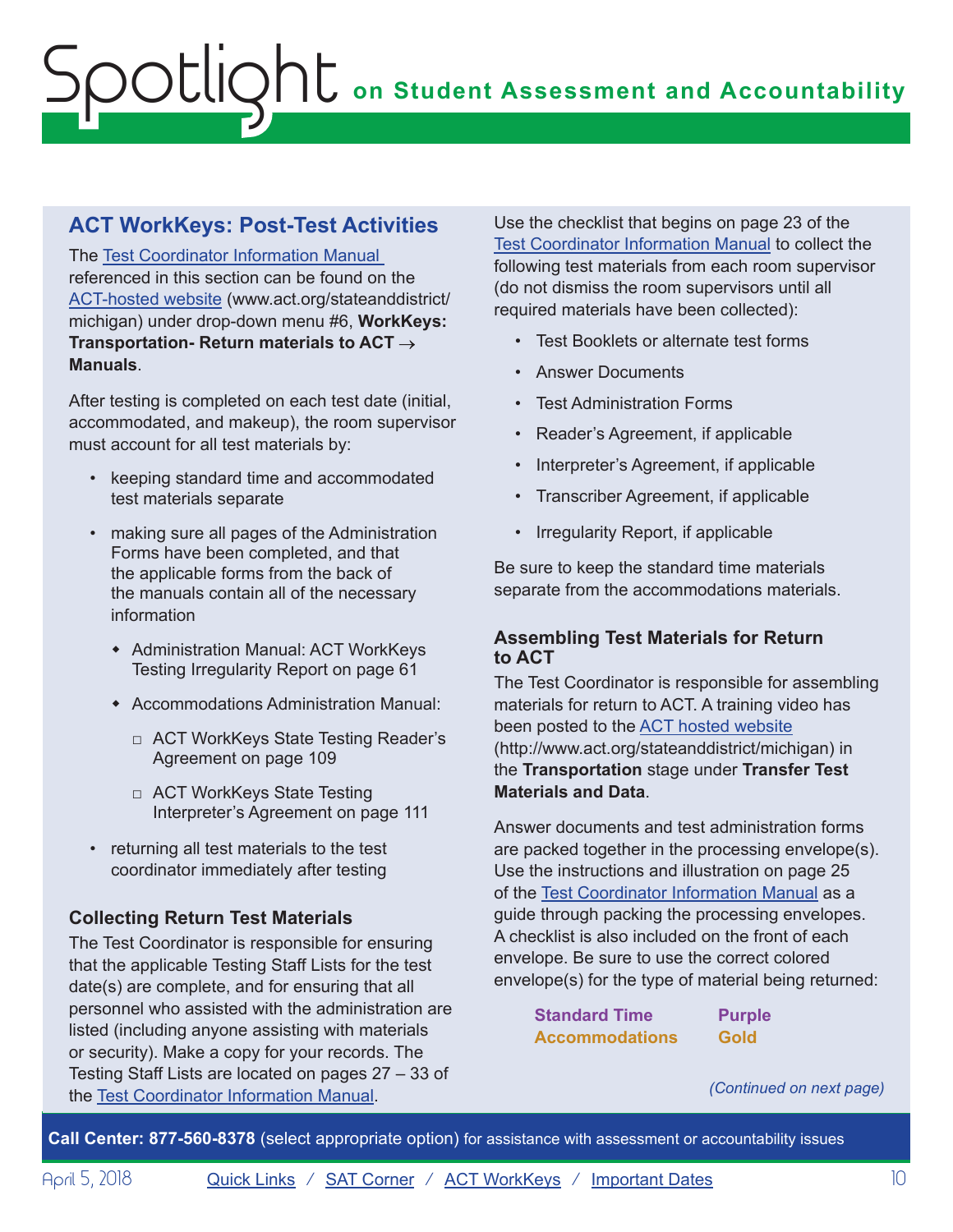While packing the envelope(s) be sure to:

- complete the front of the envelope to avoid delaying the processing of your answer documents
- use the pre-printed site header to avoid delaying the processing of your answer documents
- turn the answer documents to be scored the same way, with page 1 facing up
- ensure the Booklet Number and Form fields are completed on all answer documents to ensure proper scoring

#### **Packing the Cartons for Return to ACT**

The cartons in which the test materials were shipped have reversible flaps that contain a prepaid return label. Use only these cartons and add the colored label received with the test materials to denote the administration type of the materials in the box(es). If you use your own cartons, you must call ACT to receive a new pre-paid FedEx return label.

Use the instructions and illustration on page 26 of the [Test Coordinator Information Manual](http://www.act.org/content/dam/act/secured/documents/pdfs/state-district-test-coordinator-paper-test.pdf) to guide you through packing the carton(s) with the processing envelope(s), used and unused test booklets, all alternate test forms (braille, DVDs, etc.), and translated test directions. Be sure to reasonably fill each carton. Any unused cartons may be recycled.

Retain the administration manuals, unused answer documents, and ancillary materials for makeup testing. Do not return the original packing list.

Once the contents are placed into the carton(s) in the correct order, do the following.

- Reverse the flaps on the carton.
- Number each carton 1 of X, 2 of X, etc. where X is the total number of boxes being returned for that particular administration type.
- Add the appropriately colored label to the outside of the box to denote the administration type (**Standard Time is purple**, **Accommodations is Gold**). Do not cover any existing labels.
- Make sure your six-digit ACT High School Code, school name, and return address are all visible on the outside of the cartons.
- Seal each carton so the shipping and colored return labels are visible.
- Return the carton(s) to secure storage until pickup.

If your school did not test any examinees, you do not need to follow each step above. Be sure to do the following.

- Complete the outside of the processing envelope(s) and mark as "Did not test (provide reason)".
- Discard the unused Site Header.
- Pack the cartons using the instructions and illustration on page 26 of the [Test Coordinator](http://www.act.org/content/dam/act/secured/documents/pdfs/state-district-test-coordinator-paper-test.pdf)  [Information Manual.](http://www.act.org/content/dam/act/secured/documents/pdfs/state-district-test-coordinator-paper-test.pdf)
- Send an email to statetesting@act.org indicating you did not test any examinees.

*(Continued on next page)*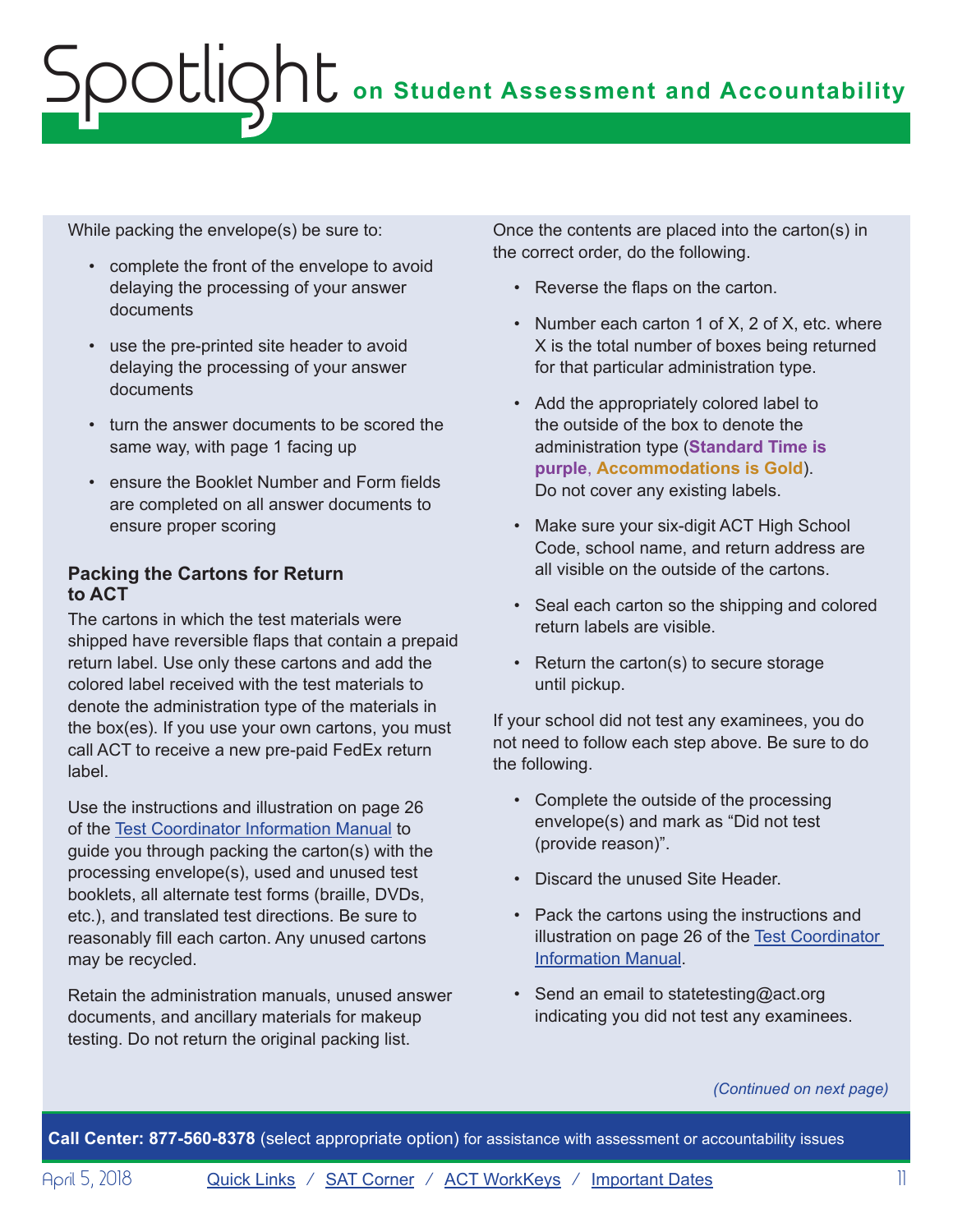#### **Materials Pickup**

FedEx is scheduled to pick up test materials for return to ACT after testing.

- Initial standard time, April 12 16, 2018
- Initial accommodations, April 26 30, 2018

Place the cartons in a location where FedEx will be able to pick them up. If your school's normal pickup point is secure or constantly monitored, you may leave them there. If it is not, leave a note directing the driver to a staffed location where you can leave the materials. Do not leave the materials unattended.

If your materials are not picked up within two business days after the scheduled pickup date, call ACT to arrange a new pickup.

### **Contacting ACT**

If you have questions, you may:

- 1. contact ACT via the [Contact Us web page](http://www.act.org/aap/state/contact.html) [\(www.act.org/aap/state/contact.html](www.act.org/aap/state/contact.html))
- 2. call ACT at 800-553-6244 9:30 AM – 6:00 PM ET
	- standard time: ext. 2800
	- accommodations: ext. 1788
- 3. email accommodations questions to [ACTStateAccoms@act.org](mailto:ACTStateAccoms%40act.org?subject=)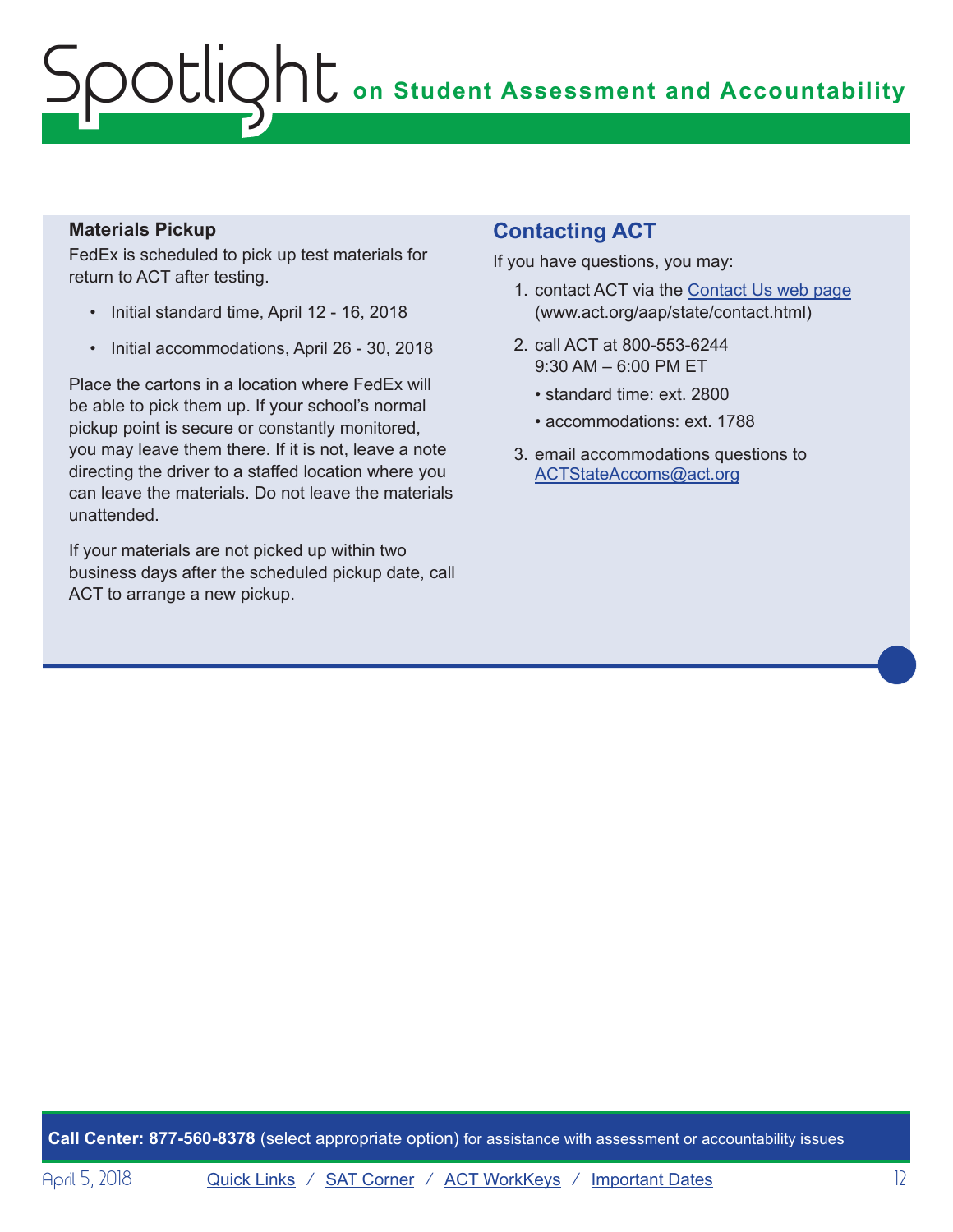# <span id="page-12-1"></span><span id="page-12-0"></span>**Important Dates**

# **Approaching Deadlines!**



### **SAT/PSAT**

**April 10, 2018:**

• **SAT with Essay Initial Test Da**y

#### **April 10 and/or 11, 2018:**

• **PSAT for grades 9 and 10 Initial Test Dates**

#### **April 10-12, 2018:**

• **SAT** Order Makeup Materials through the College Board

### **ACT WorkKeys**

#### **April 11, 2018:**

• **ACT WorkKeys Initial Test Day**

#### **April 11 - 12, 2018:**

• **ACT WorkKeys** Order makeup materials through the Secure Site

# **April 2018**

#### **Now – May 22, 2018:**

• **M-STEP** and **MI-Access** Off-Site Test Administration Request window for individual students, such as homebound or expelled with service students – submit request [here](https://baameap.wufoo.com/forms/offsite-test-administration-request-spring-2018/) ([https://baameap.wufoo.com/forms/offsite-test](https://baameap.wufoo.com/forms/offsite-test-administration-request-spring-2018/)[administration-request-spring-2018/\)](https://baameap.wufoo.com/forms/offsite-test-administration-request-spring-2018/)

### **M-STEP**

#### **April 3 – 24, 2018 (closes at noon):**

• **M-STEP–grades 5, 8, and 11** Additional Material Orders Window in the OEAA Secure Site

#### **April 9 – May 4, 2018:**

• **M-STEP–grades 5, 8, and 11 Online Test Administration Window**

#### **April 24 – May 15, 2018 (closes at noon):**

• **M-STEP–grades 3, 4, 6, and 7** Additional Material Orders Window in the OEAA Secure Site

#### **April 30 – May 25, 2018:**

• **M-STEP–grades 3, 4, 6 and 7 Online Test Administration Window**

#### **MI-Access**

#### **April 3 – May 22, 2018 (closes at noon):**

• **MI-Access–grades 3-8 and 11** Additional Material Orders Window in the OEAA Secure Site

#### **April 9 – May 25, 2018:**

• **MI-Access Alternate Assessments–grades 3-8 and 11 Online and Paper/Pencil Test Administration Window**

#### *(Continued on next page)*